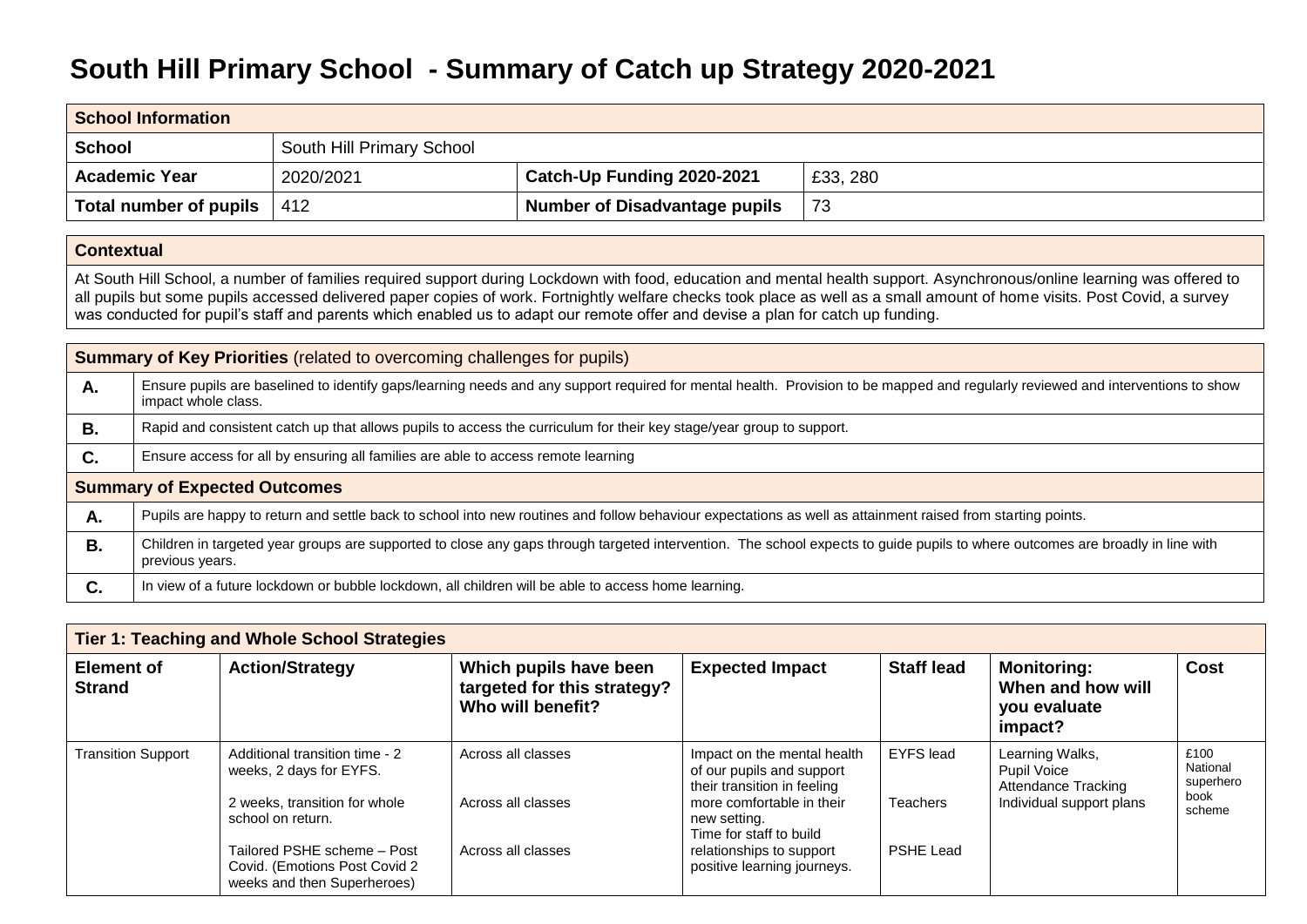|                                                                  | Individual Risk Management<br>Plans (IRMP) updated and<br>generated for specific pupils.<br>The Zones of regulation                                                                                                                                                                                                                                  | Individuals requiring additional<br>support.<br>Across all classes but also<br>specific to individuals requiring<br>additional support. |                                                                                                                                                                                                                                                                                      | Inco/Teachers<br>Inco                                            |                                                                                                                             |                                                            |  |  |
|------------------------------------------------------------------|------------------------------------------------------------------------------------------------------------------------------------------------------------------------------------------------------------------------------------------------------------------------------------------------------------------------------------------------------|-----------------------------------------------------------------------------------------------------------------------------------------|--------------------------------------------------------------------------------------------------------------------------------------------------------------------------------------------------------------------------------------------------------------------------------------|------------------------------------------------------------------|-----------------------------------------------------------------------------------------------------------------------------|------------------------------------------------------------|--|--|
| Supporting good<br>teaching - Back on<br><b>Track Curriculum</b> | Continual and focused Teaching<br>and Learning monitoring<br>programme.<br>Monitoring focused on key<br>priorities.<br>Training and CPD for staff to be<br>regular.<br>Back on track scheme purchased<br>for Core subjects.<br>Pupils will 'catch up' learning<br>missed. Lessons, curriculum<br>adapted to support lost learning<br>and close gaps. | Across all classes<br>Across all classes<br>Whole staff<br>Years 1-6<br>Across all classes                                              | SLT, Maths, English and<br>Phase Leaders will be able<br>to see quality of practice,<br>progress and offer support<br>where necessary.<br>Lessons plans to support<br>pupils 'catching up.'<br>Teachers will block learning<br>to support emphasis on<br>feedback and learning gaps. | Co-Heads<br>T&L AH<br><b>SLT</b><br><b>Phase leaders</b>         | Monitoring logs used to<br>record learning walk<br>observations and celebrate<br>success and provide<br>development on CPD. | £2,470 HFL<br>Back on<br>Track for<br>English and<br>Maths |  |  |
| <b>Tier 2: Targeted Support</b>                                  |                                                                                                                                                                                                                                                                                                                                                      |                                                                                                                                         |                                                                                                                                                                                                                                                                                      |                                                                  |                                                                                                                             |                                                            |  |  |
|                                                                  |                                                                                                                                                                                                                                                                                                                                                      |                                                                                                                                         |                                                                                                                                                                                                                                                                                      |                                                                  |                                                                                                                             |                                                            |  |  |
| <b>Element of</b><br><b>Strand</b>                               | <b>Action/Strategy</b>                                                                                                                                                                                                                                                                                                                               | Which pupils have been<br>targeted for this strategy?<br>Who will benefit?                                                              | <b>Expected Impact</b>                                                                                                                                                                                                                                                               | <b>Staff lead</b>                                                | <b>Monitoring:</b><br>When and how will<br>you evaluate<br>impact?                                                          | <b>Cost</b>                                                |  |  |
| Small group<br>interventions during<br>school day                | Targeted interventions delivered<br>by an experienced teacher.<br>Employment of part time teacher<br>to plan, deliver effective<br>interventions.                                                                                                                                                                                                    | Pupils across the school identified<br>as cusp children needing support<br>in Maths and English.                                        | A combination of quality first<br>teaching with additional<br>targeted group support will<br>increase learning outcomes.                                                                                                                                                             | Intervention<br>Teacher<br>T&L AH<br><b>SLT</b><br>Phase leaders | Class books<br>Pupil progress meetings<br>Data<br><b>AFL</b><br>Formative assessment                                        | £19,368<br>Interventions<br>Teacher                        |  |  |